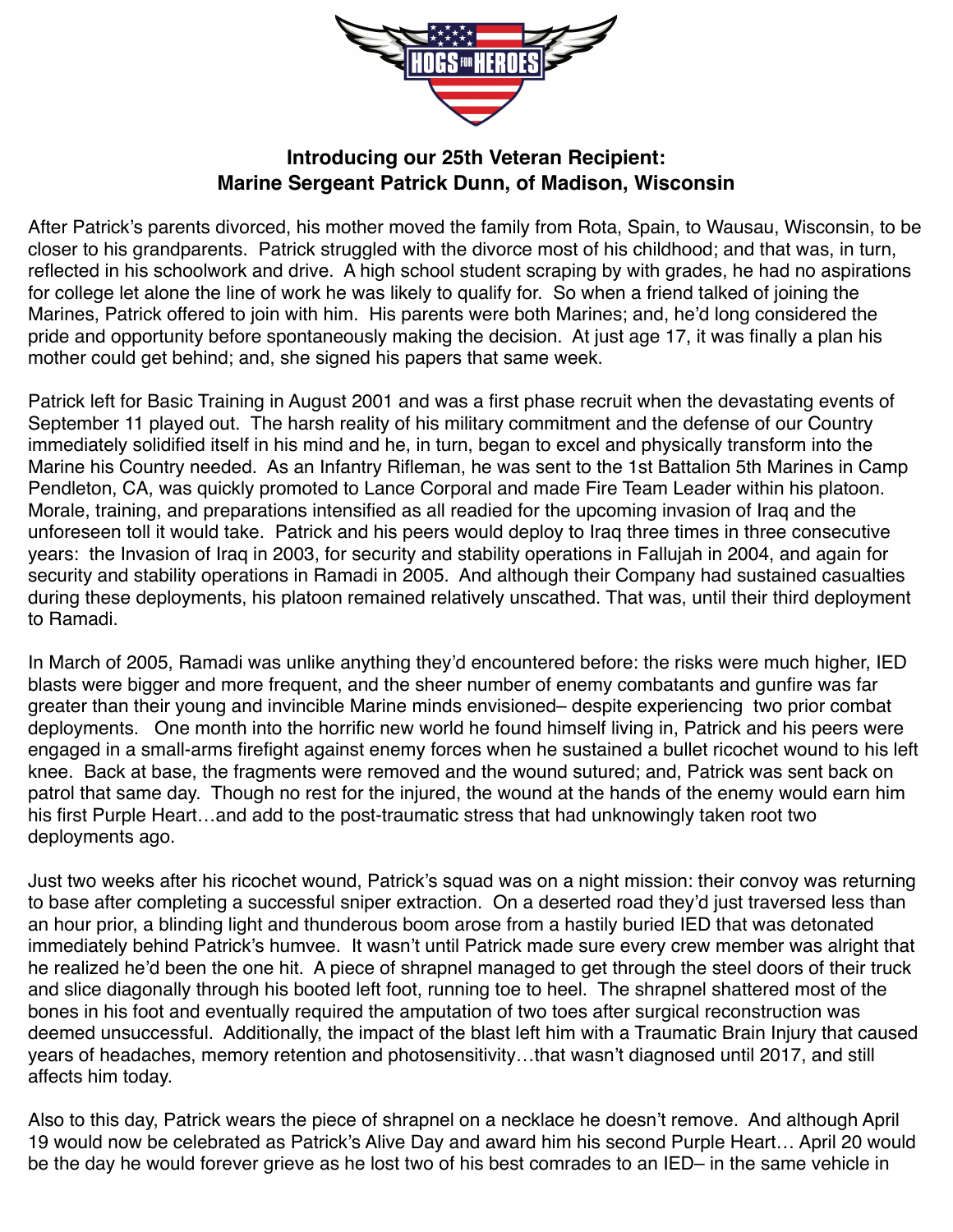which he was hit the day before, and in the seat where he would have been. The weight of the Survivor's Guilt, coupled with the physical and emotional pain endured, would provide additional fuel to the invisible demons that would attack his mind and his heart for the rest of his life.

Having fulfilled his contract, and with the injuries sustained, Patrick separated in August 2005 and was sent home to Wausau to figure out his next life moves with an open wound still on his left foot. Transition to civilian life was brutal: he struggled to find a new normal, people who understood him, and a way to move through his often paralyzing guilt and pain. Tormented and desperate for a new path, on a whim Patrick decided to become an underwater welder and moved back to California for training and job opportunities.

He arrived eager and motivated to excel in technical school and did well until receiving a \$50,000 lump sum payment from his Traumatic Injury Protection insurance plan. He was a 22 year-old lost soul who proceeded to recklessly spend his "free money" on things and people to help him feel better. Patrick drank excessively for the escape provided and the friends afforded; and, he turned to cocaine to numb and erase a mind full of horrific memories and emotions. Within four short months he had spent every cent he'd been given. School attendance and grades declined and his job performance suffered. He recognized his need for change and quickly devised a plan to move to Seattle. While he left behind the drug habit, alcohol continued to consume his life and affect his ability to balance work requirements. Again recognizing his spiraling decline and need for support, he moved back to his mother's home in Wausau, WI, and finally established a plan to address his mental health.

His mother made sure he understood life at home would not be easy and would come with expectations and responsibilities. Patrick worked several jobs and began classes at the UW-Marathon County. He added counseling to his medical care and connected with a Veterans Club on campus where he learned to share his struggles and tell his story. When he found himself excelling, he set his sights on a major in Microbiology and transferred to UW-Madison. Although college life proved harder at Madison, Patrick encountered immense support amongst his professors and determinedly worked through several probations and disappointments to academically succeed. He added more counseling and Exposure PTSD Therapy from the VA to help manage his struggles and develop better coping mechanisms. The combined efforts not only taught him to release his burdens, he earned his Bachelor's Degree and went on to achieve a Masters Degree in Entomology. Today Patrick works as a Chemist with the State Lab of Hygiene, screening newborn blood samples for in-born errors of metabolism. It's both a job and a purpose he finds highly satisfying.

Over the years his foot injury has led to other issues with his leg, hips and back as his body mechanics compensated for his stability. And while the years of wearing gear and combat have further affected his back strain, it is his constant struggle to manage the depression, guilt and questions of self-worth that still affect him most today. And yet, he pushes through, determined to enjoy a quiet, purposeful life. Amongst his unbelievable development, he found love and support with his partner, Rachel, who has patiently guided his growth. Together they share a professional and personal joy in searching for bugs, attending live music events, and enhancing their home. An intimidating presence, perhaps, Patrick is a gentle giant. He is an introvert and a humble man who loves golf and softball, his job and, still shocked himself, the pair of freerange rabbits that inhabit their home. He lives his life grateful for the many experiences that have brought him to this point– the good, the bad and the ugly– and strives to live his best life for the Brothers who can not. And in an effort to further enhance his own healing and support, Patrick added another achievement to his life: motorcycling.

Patrick grew up riding dirt bikes and, as a child, some of his fondest memories were of his uncle bringing the bikes over and carving out trails in their woods for days of adrenaline-fueled fun. After separating from service, Patrick knew enough about himself, his maturity and mindset that made him intuitively put off riding. As he redirected his life and rebuilt his academic and personal life, he didn't have the money to take on riding. But as he found success and later settled onto a stable life path, he wanted something more for